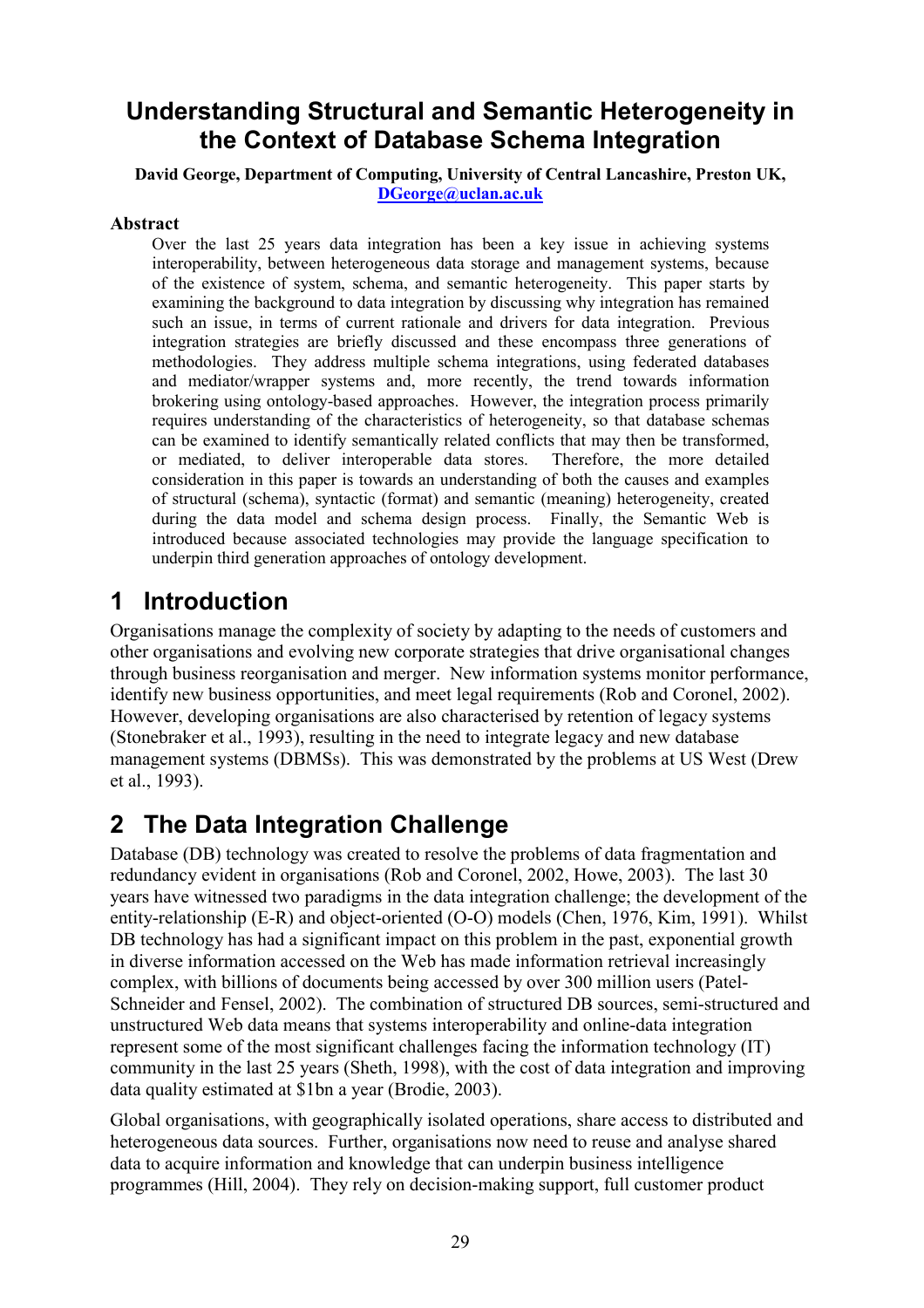holding information at point-of-sale, and customer segmentation analysis, for deploying marketing and sales initiatives.

# 3 Integration Architectures

The problem of DB integration manifested itself as a result of the development of multidatabase systems (Batini et al., 1986). These were classified as either homogeneous distributed systems, dealing with local DBs having the same data model and languages, or heterogeneous systems, containing diverse DBMSs, languages and data models. This has resulted in three generations of evolution in levels of information systems interoperability: the period to the mid-eighties, the period to the mid-nineties, and the mid-nineties to date (Sheth, 1998).

### 3.1 Integration Architectures – Generations 1 and 2

In the first generation, companies were characterised by having large volumes of data in different departments, yet needing to exchange and share data between departments. Multidatabase and federated DB systems (FDBMSs) primarily focused on systems interoperability of DBMSs and later on schema integration through global and federated schemas (Sheth and Larson, 1990, Drew et al., 1993, Bright, 1994). The emphasis was on system and data management, as opposed to information or knowledge management, involving small-scale distributions of mainly relational and entity-relationship DBs. These systems provided limited scalability.

With the expansion of the Internet and Web, second-generation integration saw increasing development of federated information systems that addressed both structured DBs and a wider range of data sources including text repositories, semi-structured data, and digital media such as images and video. These systems included mediator/wrapper architectures that generate a mediated schema as a homogeneous and virtual information source, without integrating the data resources, and other online information systems making more extensive use of metadata (Wiederhold, 1992, Levy et al., 1996, Garcia-Molina et al., 1997, Bertino et al., 2001). Metadata encompassed a variety of forms beyond simply schema, including DB descriptions, content descriptions of images and audio, and HTML/SGML document type definitions. Interoperability was focused more on structure (data schema) and syntax (data types) than systems, and wider-scale network distributions that showed increasing evidence of object-oriented DBMSs.

### 3.2 Integration Approaches - Generation 3

Progress in global interconnectivity has provided access to billions of information resources often relying on simple keyword searches via search engines. However, as keyword searches deliver only limited precision in identifying relevant information, the main challenge has progressed to a semantic level, with users now requiring machine support to also understand the contexts of such diverse resources. Progression from storing data to managing information, and knowledge acquisition, has made the need for semantic interoperability more apparent.

Enterprise-wide and global challenges require the content and representation of information to be more closely related to domain specific concepts, such as by using shared ontologies (Gruber, 1993, Guarino, 1998). The predominant architectures are multi-modal information brokering systems (Ouksel and Sheth, 1999, Bergamaschi et al., 1999), with semantics described by potentially multiple ontologies (de Bruijn, 2003) and artificial intelligence (AI) for information queries of global information systems (GIS). Ontologies, in a computing context, are a formalised vocabulary of concepts, their relationships and explicit assumptions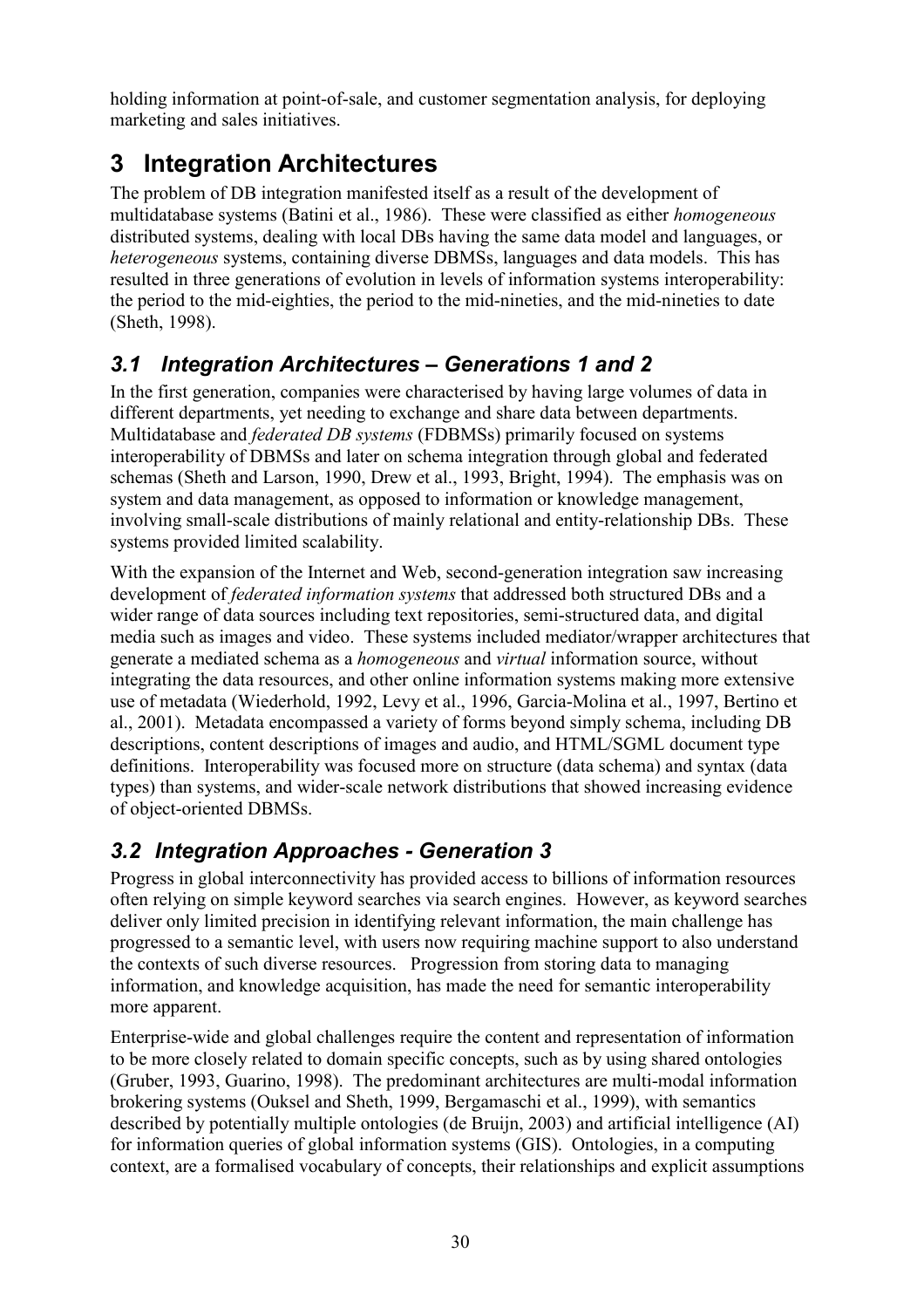of a subject domain, and represent an agreed "universe of discourse" to relate information structures.

### 3.3 Integration Summary

Technologies have progressed from traditional DB information architectures to information brokering and retrieval, and knowledge-based systems using AI and digital media. Achieving departmental interoperability by reconciliation of existing disparate DBs "after the event", has progressed to encompassing enterprise-wide, inter-enterprise and global interoperability using formalised ontology structures as anchors to contextualise structured and semi-structured data. Shared ontologies offer a solution to enable participating information systems to be described, and similarities between related objects to be determined (Fensel, 2001). Nevertheless, a focus on the key elements in integrating DB systems is relevant at this stage.

# 4 Dimensions of Database Integration

Interoperability through integration of heterogeneous DB systems involves the dimensions of system, schema, and semantic integration. Researchers and developers have sought to resolve integration of such heterogeneity for many years (Fang et al., 1994, Bukhres et al., 1996, Ouksel and Sheth, 1999, Sheth, 1998).

### 4.1 System Integration

Although system integration is not part of this review, it facilitates data access from multiple DBs and refers to platform heterogeneity in operating system and hardware, and information system heterogeneity, such as DBMSs and digital media repository systems (Sheth, 1998)

### 4.2 Schema and Semantic Integration

Schema integration is the process of merging autonomously developed DB schema into a unified, global schema to provide transparency through a unified view – see Figure 1.



Fig. 1. Schema Integration

In federated systems, sharing is made explicit by autonomous local DBMSs allowing export schemas to serve as the shareable components in a federation of schemas (Batini et al., 1986). Equally, schema integration may occur in single large systems, where schemas (or views) may have been designed for each user group; a view integration approach, of designing individual schemas that are subsequently merged, may then be used (Elmasri and Navathe, 2000). Schema integration has been variously described as a 3, 4 or 5-step process (Batini et al., 1986, Sheth and Larson, 1990, Parent and Spaccapietra, 1998) and involves the tasks of pre-integration (schema translation into common data model form), comparison (process of semantic conflict identification), conformance (making conflicts compatible for merging by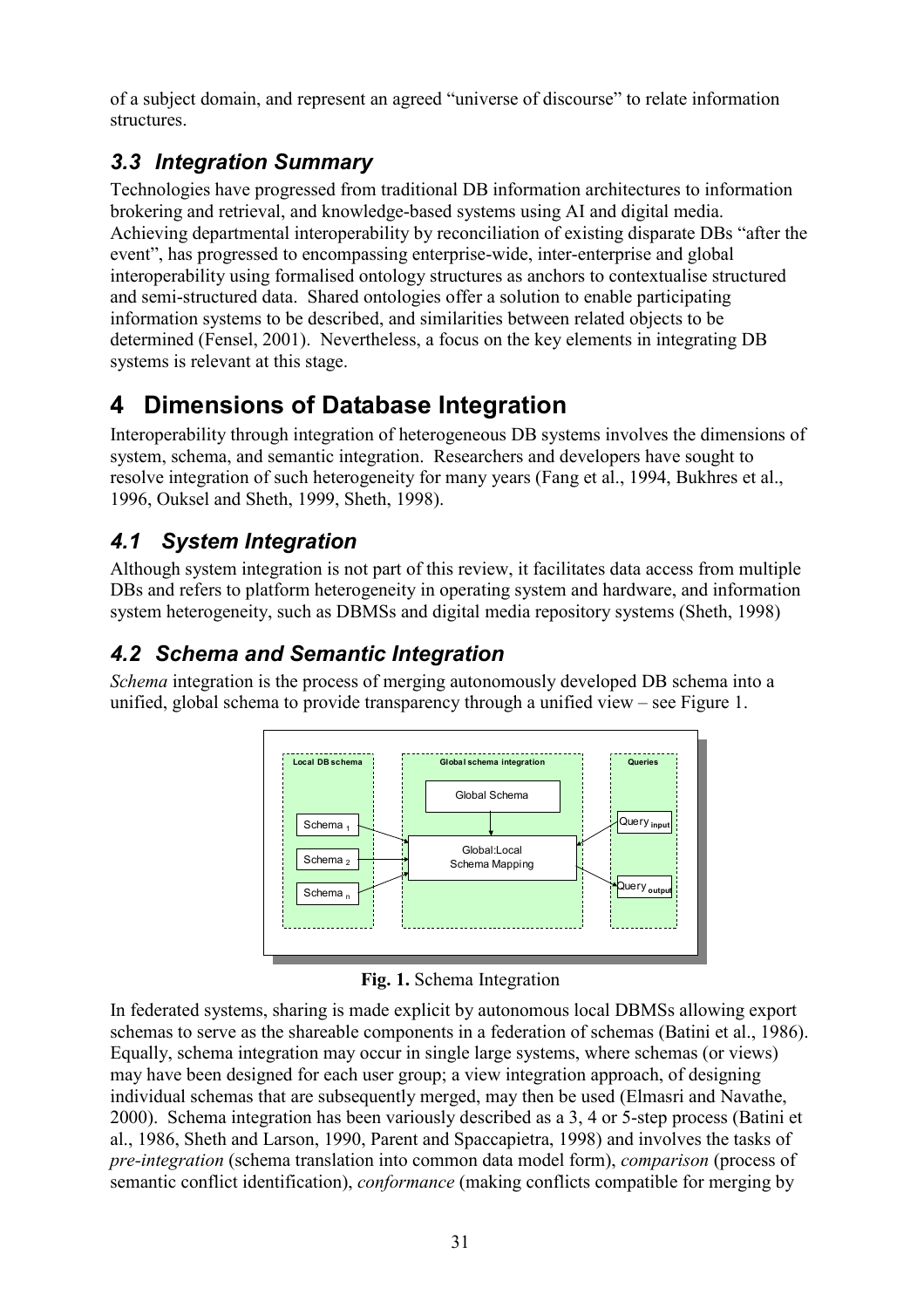similar representation), and *merging* (integrating schemas) including *restructuring* (refining schema).

Semantic integration, implicit within schema integration, resolves differences in conceptual representation of data by determining equivalence between schema constructs and removing ambiguity among component DBs (Garcia-Solaco et al., 1996, Kashyap and Sheth, 1996).

# 5 Causes of Schema and Semantic Heterogeneity

Two issues play a significant role in creating disparities between DBMSs, namely organisational islands of development and differing designer influences in the developer process.

### 5.1 Development Autonomy

Islands of development occur where organisations have evolved as collections of distinct, autonomous departments with disconnected systems; each pursuing its own IT infrastructure (Lamb and Davidson, 2000). Alternatively, a DB structure may be simply too complex to be modelled by one designer. An example of the former was experienced in financial services, where mortgage, savings, and insurance departments were historically developed autonomously and specialised, heterogeneous systems were often bought-in to support new business activities.

### 5.2 Design Autonomy

Design autonomy can be reflected in differing designer influence and perception of the universe of discourse, data model representation (model and query language), naming conventions, semantic interpretation of data, and constraints applied (Batini et al., 1986, Sheth and Larson, 1990, Bukhres et al., 1996). Design autonomy produces differing perspectives, equivalence (but not identical) and incompatible design specifications.

Different perspectives can reflect different structures, such as one schema showing a relationship S1(Employee:Dept) versus another showing S2(Employee:Project:Dept), or a name inconsistency between related entities or attributes. Equivalence among model constructs exists when different constructs are used to model the concept equivalently e.g. where entities in one schema are modelled as attributes in another or where there are generalisation or specialisation differences e.g. in super-class:subclass structures. Incompatible design specifications are caused by specification of different data types, cardinality or referential integrity.

### 5.3 Modelling the Real World in Database Design

Semantic heterogeneities represent differences in the real world interpretation of context, meaning, and use of data and occur during the designer's task of translating conceptualisations of the real world into DB world representations - see Figure 2.

They reflect data model, schema construct, and data inconsistencies in the conceptual and database worlds (Kim et al., 1993, Hammer and McLeod, 1993, Kashyap and Sheth, 1996, Garcia-Solaco et al., 1996). Where two objects represent the same concept (of the entity or object) there may be a semantic relationship, or equivalence, but if the contexts (universe of discourse) differ, such as considering employees in two separate companies, then different extensions will result i.e. different instances of employee. Conversely, where extensions are the same in two entities they may be semantically unrelated e.g. two identical groups of people but one group happens to represent an operational department and one a project team. Semantic understanding is based on the relationship between concept and context. Identification of semantic heterogeneity requires consideration of both issues.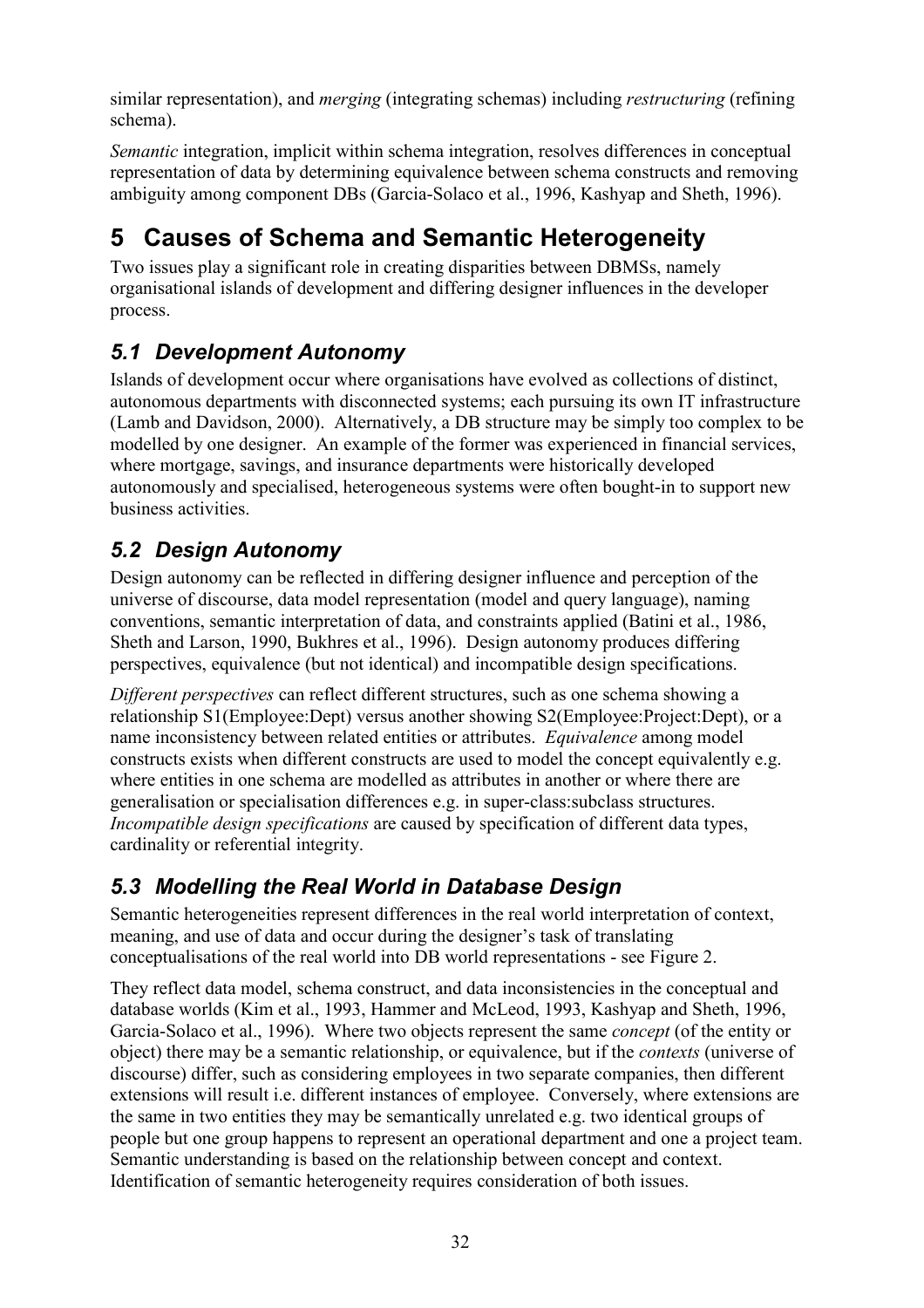

Fig. 2. Relationship between Real, Conceptual and Database Worlds

# 6 Heterogeneities resulting from Autonomy

The following two sections examine heterogeneity when respective concepts are related but their representations differ (Pitoura et al., 1995). The first section discusses taxonomies of types of heterogeneity and provides examples of such inconsistencies. The second section examines measurement of semantic relationships, to define the degree of semantic similarities between objects. Both sections provide an understanding of conflict identification and reconciliation.

# 6.1 Classifications of Schema and Semantic Heterogeneity

Various classifications of heterogeneities have been suggested in papers related to data integration, without necessarily providing full classifications. In an analysis of schema integration methodologies (Batini et al., 1986), structural and semantic diversity categories were specified as those involving naming conflicts and those involving structural conflicts.

Naming conflicts occur when different terminology is used across organisations. Differences in entity or attribute naming are classified as either homonyms (differing concepts but having same name) or synonyms (same concepts but having different names).

Structural conflicts occur when a different choice of modelling construct or integrity constraints is adopted. Four categories of conflict were identified.

1. Type conflicts relate to modelling constructs, such as when concepts are represented as an entity in one schema compared to an attribute in another. This conflict is demonstrated by the specification of Publisher as an entity versus attribute in Figure 3.



Fig. 3. Publisher entity versus attribute conflict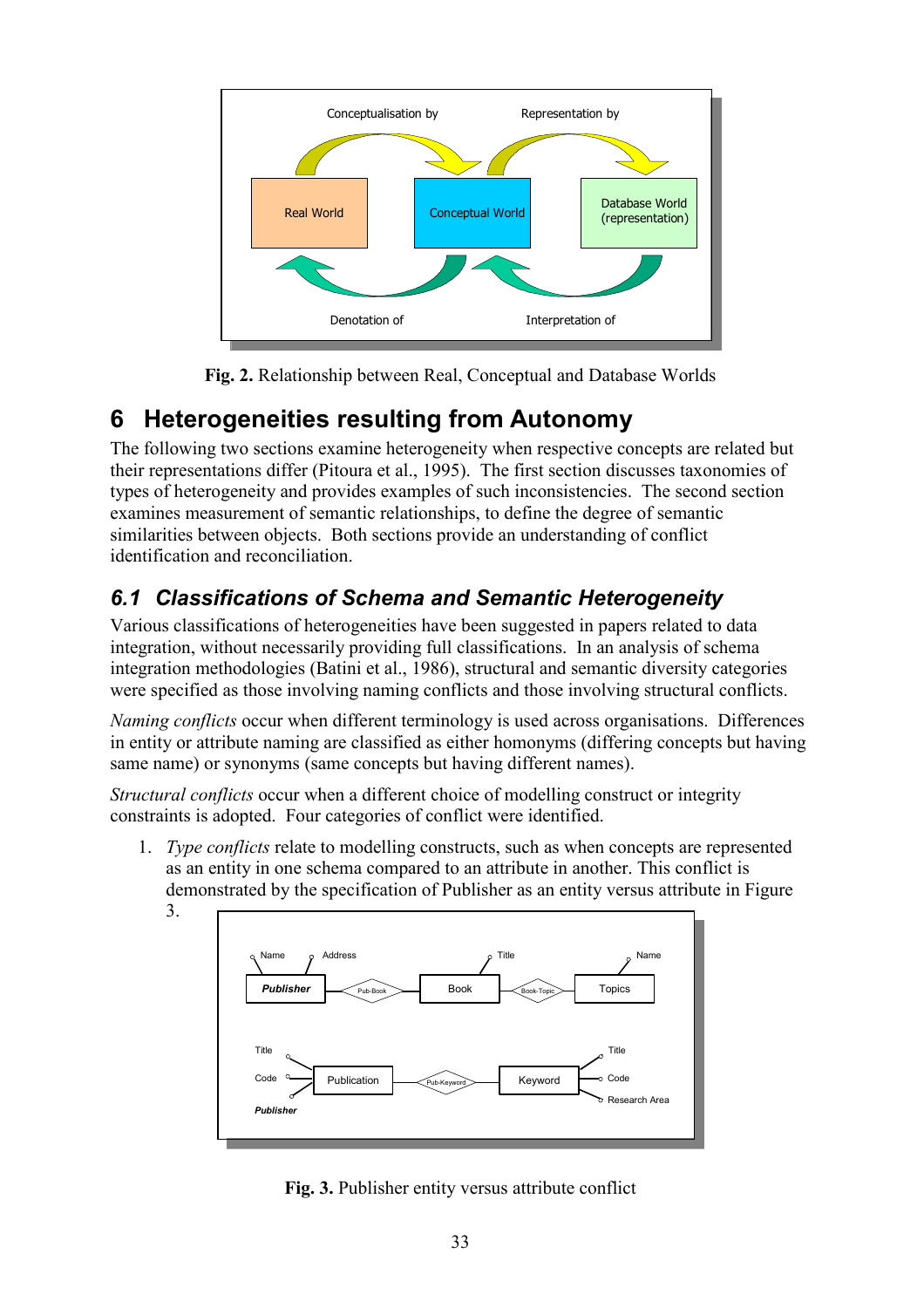A further example can be demonstrated where equivalent constructs are represented in a generalisation hierarchy, for example where one schema contains an entity or class Student, with specialisation types U-Graduate and Graduate, whereas another represents it as an entity or class generalisation Student as in Figure 4.



Fig. 4. Student generalisation conflict

- 2. Dependency conflicts can be shown in a relationship between entities Employee and Employment i.e. in one schema they could be represented as a 1:1 relationship (showing current role) compared to a 1:M relationship (current and previous positions).
- 3. Key conflicts may apply in the design specification of a primary key for Employee. It may be ss# in one schema and empID in another.
- 4. Behavioural conflicts may show differences in insert and delete policies, such as where one schema allows a department instance to exist without employees whereas an employee deletion could result in a department deletion in another schema.

In a survey of heterogeneous systems of FDBMSs (Sheth and Larson, 1990), heterogeneity was highlighted in two areas: database management systems and heterogeneity of semantics.

Database management systems involved structural differences (E-R versus Network model, entity versus attribute, and systems differences in how they supported generalisation and inheritance), constraint differences (e.g. specification of referential integrity), and query language differences (e.g. SQL versus OQL). Heterogeneity of semantics included differences in definition (e.g. attribute flightFare includes airport tax compared to flightCost excludes tax) and precision (e.g. Student grades stored on a scale of 1:100 versus A-E).

A further study of heterogeneity in federated systems (Hammer and McLeod, 1993) defined the categories as differences in: metadata specification of the conceptual schema (conflicts in structure of relationships), *object comparability* (e.g. in naming: synonyms and homonyms), and low-level data format (in atomic data values e.g. units of measure). Numerous other publications address these issues to differing degrees (Pitoura et al., 1995, Bukhres et al., 1996, Song et al., 1996, Colomb, 1997, Tseng et al., 1998, Parent and Spaccapietra, 1998). However, several researchers have constructed wide-ranging classifications of schema conflict (Sheth and Kashyap, 1992, Kim et al., 1993, Garcia-Solaco et al., 1996).

The work by Kim (1993) examined structural conflicts and data conflicts based on integrations of differing models. It adopted a convention to enable comparison between entity-relationship (E-R) and object-oriented (O-O) schemas; the term *entity* corresponding to table in E-R and class in O-O, with attribute corresponding to column in E-R and attribute in O-O. The classification identifies two key causes of conflict: where component schemas use different *structures* to represent the same information and, where different *specifications* are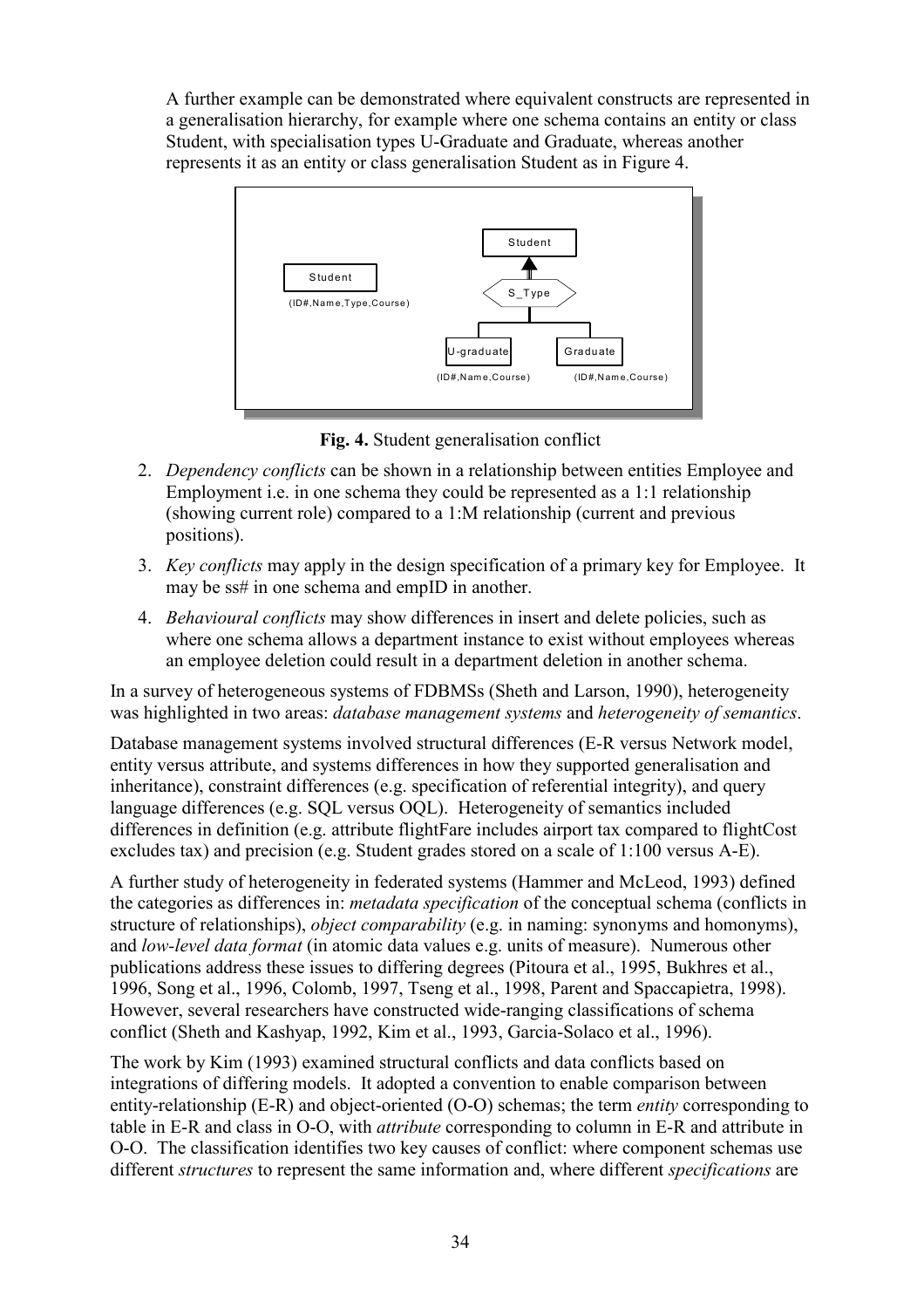used for related or similar structures, e.g. names or domains. A summary of the classification follows.

#### Conflicts between Entities

a. One-to-One Entity Conflicts.

This includes *entity name conflicts*, *i.e.* different names for equivalent entities (synonym) or same name for different entities (homonym), and entity structure conflicts, i.e. missing attributes (differences in number of attributes) or missing but implicit attributes (attributes can be deduced).

Other conflicts are *entity constraint conflicts* in the specification of keys and check conditions and *entity inclusion conflicts* in generalisation and associated inheritance.

b. Many-to-Many Entity Conflicts

Conflicts are as in (a) but occurring when schemas use different numbers, or subcategories, of entities to represent the same information.

#### Conflicts between Attributes

a. One-to-One Attribute Conflicts.

This includes attribute name conflicts, i.e. different names for equivalent attributes or same name for different attributes and *attribute constraint conflicts*, *i.e.* integrity constraints, data type (difference between data primitives and user-derived types), and composition (differences in aggregation). Other conflicts are default value conflicts, attribute inclusion conflicts, i.e. attribute generalisation and inheritance issues and method conflicts, i.e. missing or differing methods.

b. Many-to-Many Attribute Conflicts

Conflicts are as in (a) but occurring when schemas use different numbers, or subcategories, of attributes to represent the same information.

#### Conflicts between Entities and Attributes

These represent a combination of the entity attribute classifications, such as when one schema uses an entity and another uses an attribute to represent the same information.

#### Data Conflicts

These encompass *different representation for equivalent data*, *i.e.* different expressions (differing scalar values), different units, or different precisions (scale of precision). Other conflicts are wrong data, i.e. incorrect entry or obsolete data, incomplete data – missing data and *noisy data*, *i.e.* unexpected errors.

A comparison of this taxonomy, with that of Sheth and Kasyap (1996), shows a significant similarity in conflict classifications. However, Kim et al (1993) also identified potential object method conflicts, although argued that they could be treated in the same way as attributes i.e. by name conflicts, missing, and data types. Sheth and Kasyap (1996), in similarly identifying entity versus attribute conflicts (terming them schematic discrepancies), also identified data value versus attribute and data value versus entity conflicts. However, both classifications appear to be subsumed in a comprehensive and revised taxonomy proposed by Garcia-Solaco et al (1996). The following analysis seeks to provide a concise explanation of the principles of heterogeneities grouped on the basis of object classes, class structures, and object instances.

#### Semantic Heterogeneities between Object Classes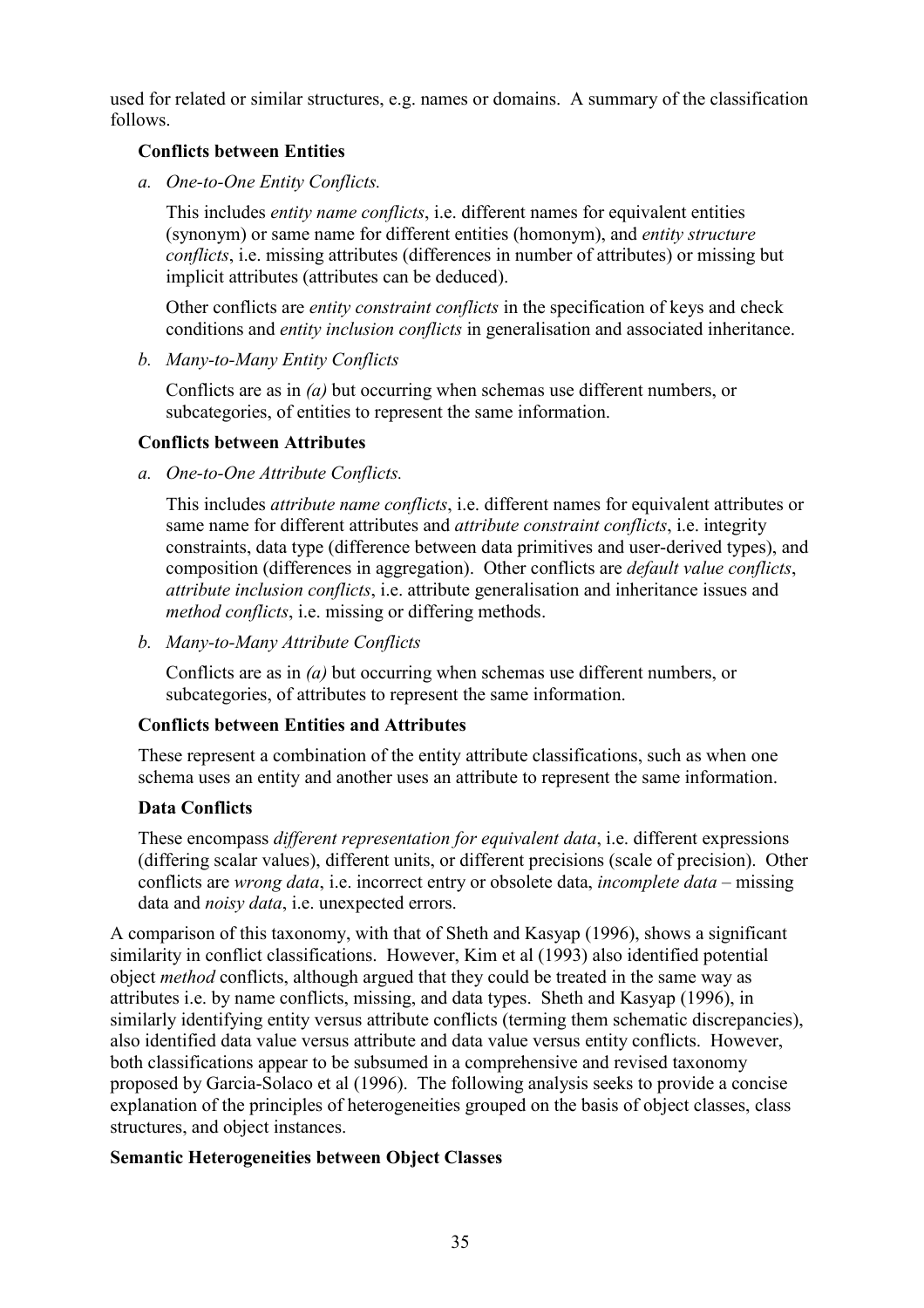- 1. Differences in extensions, where extensions of a class are the set of objects (instances) that are members of the class at a point in time:
	- a. differences in characterisation of object set of a class e.g. class Colours(ROYGBIV) vs. (ROYGBIV + Pink) vs. characterisation by colour wavelength intervals. This demonstrates different cardinalities, i.e. 7:8, and different aggregation (see class structures item 2) i.e. wavelength intervals may differ or may embrace two colours e.g. what corresponds to Pink? (see also Precision differences 4.b.vi).
	- b. object inclusion differences e.g. concepts of DB1 "employees" and DB2 "emp" may agree but context may differ as it may not be same company and employees. Also customers of one superstore may or may not be same as customers of another.
	- c. object multiplicity differences e.g. DB1 Employees has one class with all attributes of employee each represented by one object, whereas DB2 Employees contains sub classes "sales" etc. and employee is represented as employee and sales objects.
- 2. Differences in *names*, involving class and attribute/method *synonymy* of names (same concept different names, e.g. Customer vs. Client) and homonymy or polysemy (same names different concepts e.g. attribute *market* relates to product vs. customer).
- 3. Differences in attributes and methods demonstrated by:
	- a. presence/absence differences between attributes specified such as two addresses may contain the same attributes, except one contains an additional email attribute.
	- b. temporal differences, for example current employee salary vs. past salary history.
	- c. -arity differences, such as where a stock price is specified as a £value attribute vs. a £value method, generated form the product of quantity x price.
	- d. constraints differences between single attributes, including multivalue differences (single vs. multiple cardinality e.g. employee job v jobs, or different minimum and maximums allowed), nulls differences where nulls are allowed vs. no-nulls, and uniqueness differences in attributes e.g. using primary key vs. non-primary key.
	- e. *default value* differences involving differing values or values vs. no values.
- 4. Differences in the *domains* of attributes/*results* of the methods include:
	- a. semantic domain differences conceptualisation of the values and operations used:
		- i. differences in object identification includes: system/application identifier differences, i.e. system-generated OIDs vs. application-created keys, differences in keys, i.e. use of different encoding schemes e.g. emp. Names vs. emp\_IDs vs. emp\_SSNs, and differences at the "class" level e.g. Customer.Code vs. Client.Number even though it may be the same key at instance level.
		- ii. numerical v non-numerical, such as demonstrated in grades A-C vs. 1-5.
		- iii. dimension, units of measure and scale differences. Dimension involves volume, weight, price, size, units of measure can be reflected in dimensions of miles vs. kilometres, Celsius vs. Fahrenheit, and scale based on the selected dimension and applied measure e.g. £000s vs. \$millions.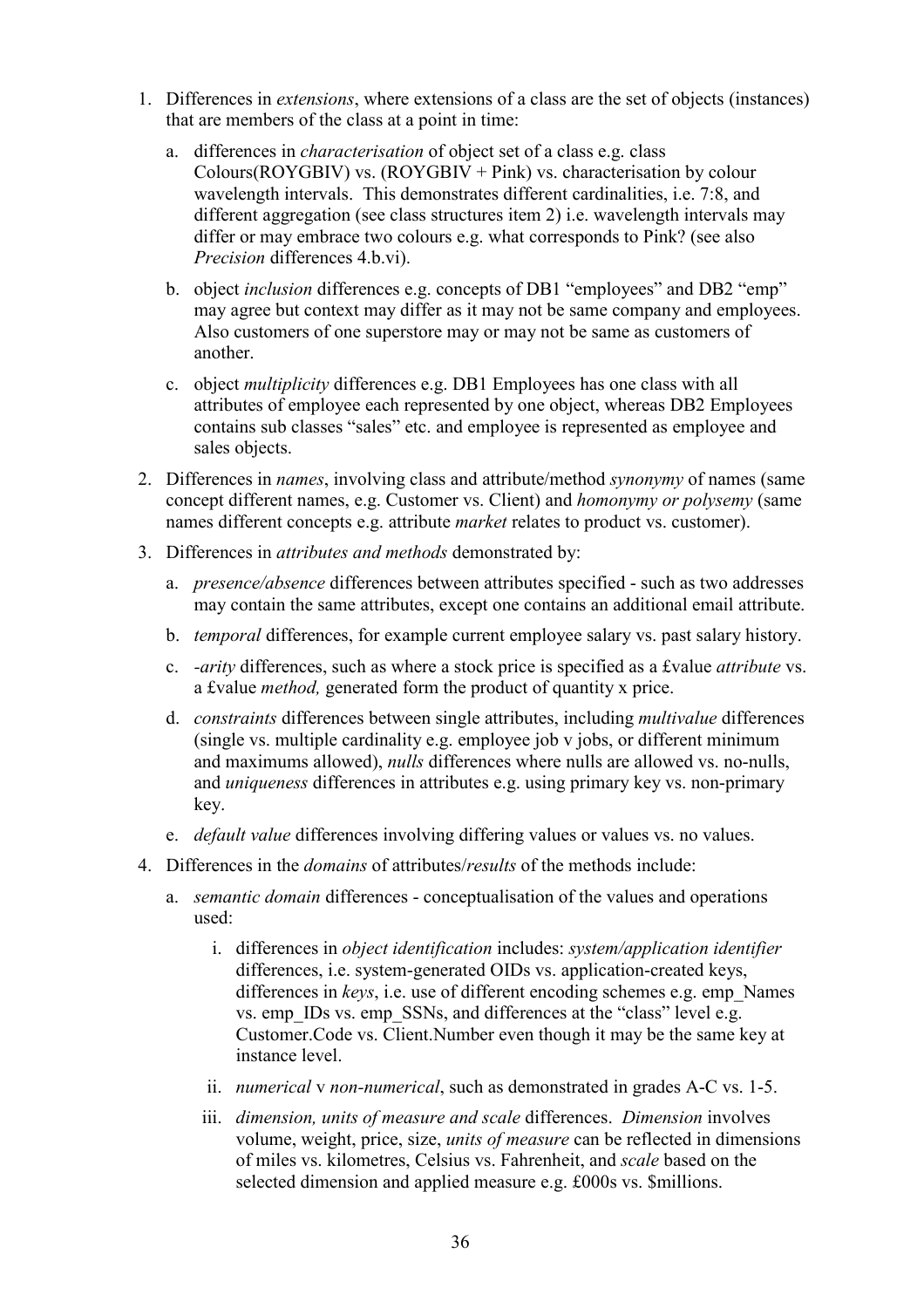- iv. monetary differences showing conflicting usage of \$, £, yen, euro, and date differences e.g. dd.mm.yy vs. mm.yyyy, long vs. short dates, and *default* value differences.
- b. *syntactic domain:* are type differences, regardless of the semantic domain conflict:
	- i. system OID differences, such as OID are unknown in OODB1 vs. OODB2.
	- ii. length differences, such as fixed vs. variable length strings, or where both are fixed but at a different fixed length.
	- iii. character vs. numerical differences, e.g. empID 4536 specified as integer vs. string, and numerical type differences involving integer vs. fixed or float.
	- iv. base differences, for example 2, 8, 10, 16 and precision differences e.g. employing fixed vs. floating point, or 1-100 vs. A-F.
	- v. integer differences long vs. short and integral length decimal places.
	- vi. special case, such as date expressions e.g. dd/mm/yy vs. dd-mm-yyyy.
- 5. Constraint differences that relate to conflict in conditions between several attributes e.g. one schema may specify if female and married then maiden name not null.

#### Semantic Heterogeneities between Class Structures

- 1. Generalisation/Specialisation inconsistencies reflect heterogeneities between "classifications" in the super-class/sub-class dimension:
	- a. criteria based differences, such as employees specialised as male and female groups vs. occupation groupings shows specialisation difference - Figure 5.
	- b. degree and characterisation based differences, such as specialisation of customers by differing age groupings or by life-stage types - Figure 5.
	- c. specialisation kind differences, such as specialisation of employee by job types vs. by the job listed for each employee.



Fig. 5. Examples of criteria, degree and characterisation differences

- d. constraint differences, for example when object removed from a class it is also removed from all sub-classes e.g. where multiple super-classes of object.
- 2. The Aggregation/Decomposition dimension reflects aggregation conflicts involving three types of aggregation: (a) *simple aggregation*, where the object class is an aggregation of its attributes e.g. attributes that have as their domains other classes, (b) composition, where an object class represents an aggregation of attribute classes e.g. WorkProgram can not exist without both of Employees and Projects, and (c)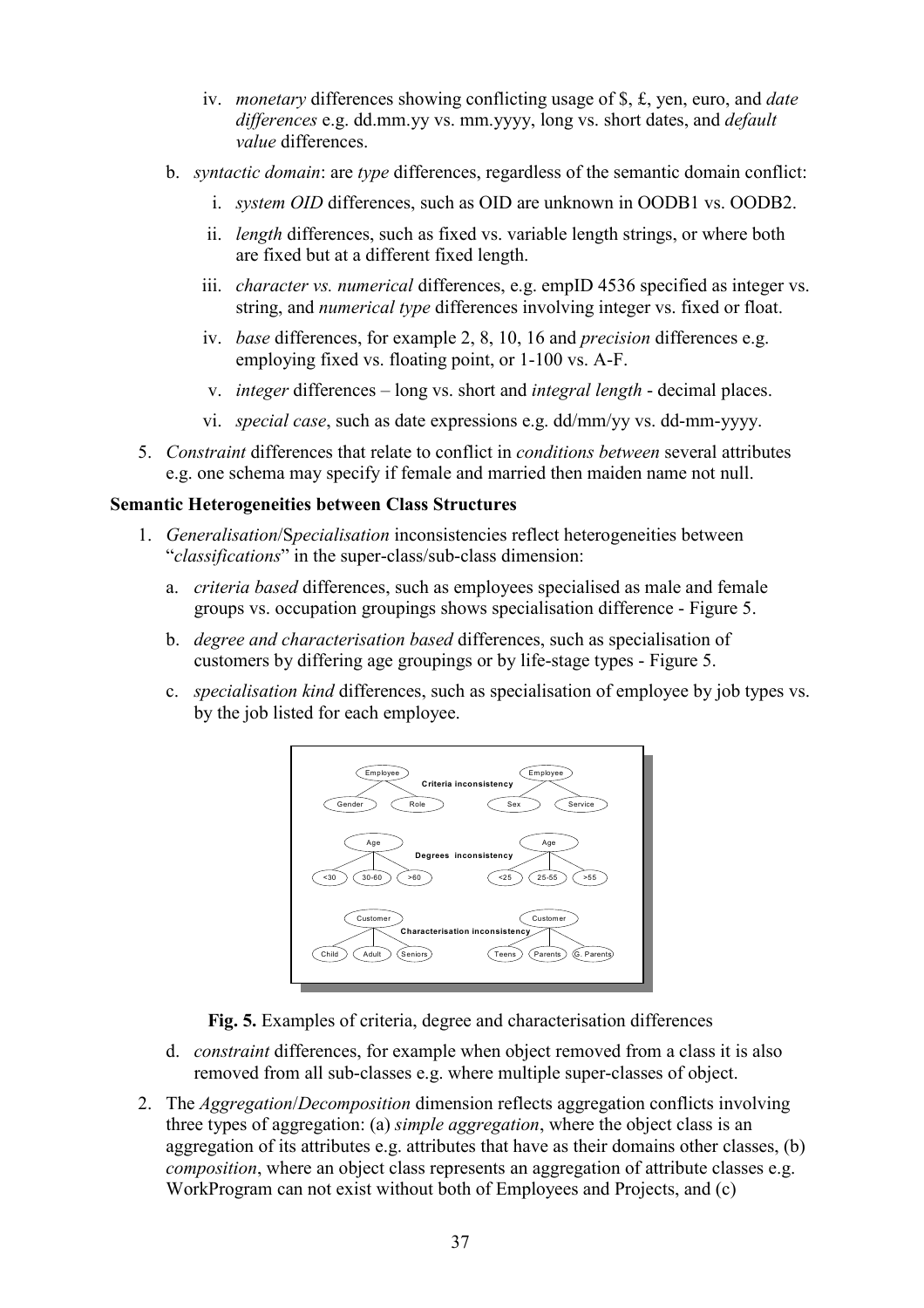collection, where an object class is created as a collection of objects of one class. These can be represented by:

- a. simple classes vs. aggregated classes e.g. objects of class Yellow vs. Yellow composed of 3 objects of class PrimaryColours being Red, Blue and Green.
- b. inconsistencies in the *kind of aggregation* e.g. class Department collection of employee *attributes* vs. simple aggregation using a *multi-valued* employee attribute.
- c. inconsistencies within the aggregated classes themselves, by aggregation e.g. WorkProgram(employee, project) vs. (employee, subproject), by specialisation e.g. CarType(carMake, carDesign) vs. FamilyType(carMake, saloonSize), and by composition e.g. Person(address, tel.) vs. Person(street, city, county, tel.).
- d. inconsistencies in the sub-kind of the collection e.g. Dept(employees), where an employee works in only one department vs. works in more than one department.
- e. inconsistencies in the component class of the collection e.g. Employee(Dept) vs. Employee(Division(Dept)).
- f. aggregation delete effect, where there is differing treatment of deletions e.g. in Car(engine, air-conditioning), engine object attribute deletion may be rejected.
- 3. Schematic discrepancies exist where data, e.g. value "Father", in DB1 is represented as metadata in DB2 (schema attribute) and DB3 (schema class Fathers) as in Figure 6. Parent-Type attribute in DB1 has a value of either Father or Mother. Therefore, in this comparison, Parents would be identified by two objects in DB1, by one object in DB2, and by two objects in DB3. These can demonstrate *data-metadata* conflicts, such as in the specialisation and composition examples in a and b:
	- a. specialisation discrepancy i.e. DB1:Parenthoods vs. DB3:Fathers/Mothers and shows a value-entity difference.
	- b. *composition* discrepancy i.e. DB1 would contain two Parenthood objects compared to one Parenthood object in DB2. This shows a value-attribute difference.





c. *composition and specialisation* discrepancy  $-$  *i.e.* DB2: Parenthoods via one object vs. DB3: Fathers/Mothers via two objects. This shows an attributeentity difference and therefore no data-metadata conflict.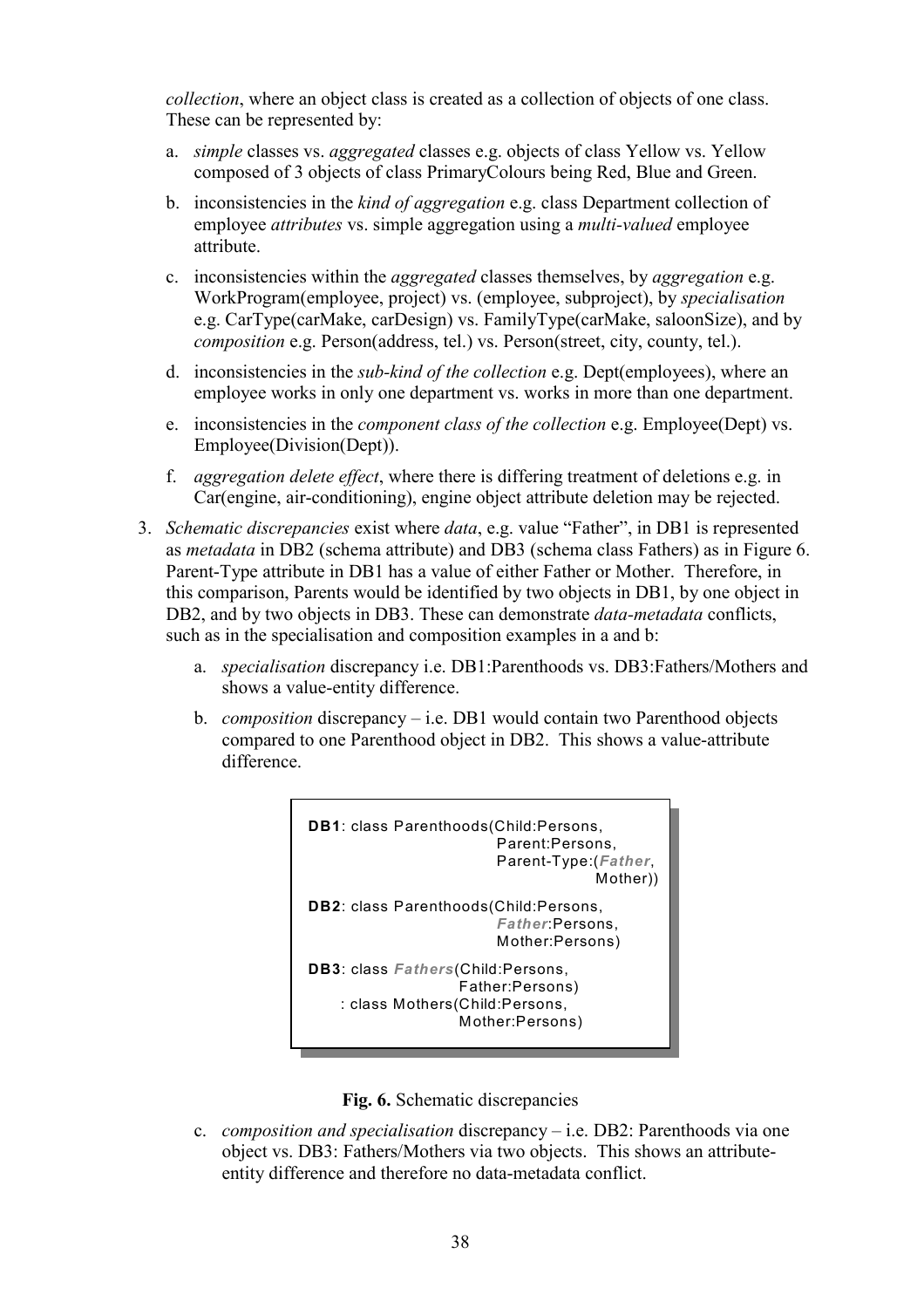A further conflict can relate to *collection and specialisation* discrepancies e.g. Departments having an aggregate collection of Employees vs. Employees with an aggregate collection of Departments (a subclass in this case).

#### Semantic Heterogeneities between Object Instances

Four types of conflict exist: *presence/absence* discrepancies, *i.e.* there is no matching object instance between two DBs, multi-valued attribute discrepancies involving different numbers of values, *nulls/nonulls* discrepancies in object instances, and attribute value discrepancies, such as where vehicle A234 PNE colour is stated as blue in one schema but red in another.

This classification is a detailed taxonomy of schema and semantic heterogeneity. However, further types of linguistic conflicts between schema terms have been identified. These relate to hypernyms, which apply broader meaning or generalisations e.g. for use in global schema query terms, and *hyponyms* (opposite of hypernyms), which are more specific e.g. use of is-a, part-of, member-of, form-of etc. These are used to build hierarchical structures that describe information contained in component DBs and are relevant when developing a common data model or a common thesaurus (Bright, 1994, Bergamaschi et al., 1999, Palopoli et al., 2002).

### 6.2 Measure and Detection of Semantic Relationships

At this stage, it is relevant to appreciate some early descriptions of measures of semantic relationships, designed to reinforced understanding and identification of schematic differences (Batini et al., 1986, Hammer and McLeod, 1993). These measures were identified as:

- 1. identical where the same perceptions and modelling constructs are applied with no evidence of incoherence. Although, Hammer and Mcleod (1993) considered basic name conflict acceptable e.g. schemaA.Reservations is coherent with schemaB.Bookings.
- 2. *equivalent* where constructs are not identical but concepts are the same and coherent e.g. in schema1.Airlines versus schema2.EuropeanAirlines, both model the same information but location is not implied in schema1.
- 3. compatible where representation is neither identical nor equivalent but both model the same information e.g. schema1.PrivateAccommodations versus schema2.BeachResorts are not contradictory but the semantics are not the same.
- 4. incompatible where the design specification is contradictory because of specification incoherence e.g. for invoices referencing orders, one schema may specify a cardinality of 1:1 relationship, whereas it may be 1:M in another schema.

For schema integrations, schematic conflicts are only of interest when there is a semantic relationship. Measures 2 to 4 represent meaningful conflicts that are related in some way, and are therefore likely to demand solutions to achieve schema integration.

Other classifications or taxonomies have been developed to characterise the degree of semantic similarities between objects. The Semantic Proximity Model (SemPro) was developed to model uncertainty, inconsistency and incompleteness in information matching (Sheth and Kashyap, 1992, Kashyap and Sheth, 1996). SemPro provides a qualitative measure between two objects compared, defined by a context representation or semantic proximity descriptor that captures the context of comparison of the objects and the abstraction/mapping relating the object domains. The detail of this approach is beyond the scope of this paper but a brief explanation can be provided using the following definition syntax and subsequent example: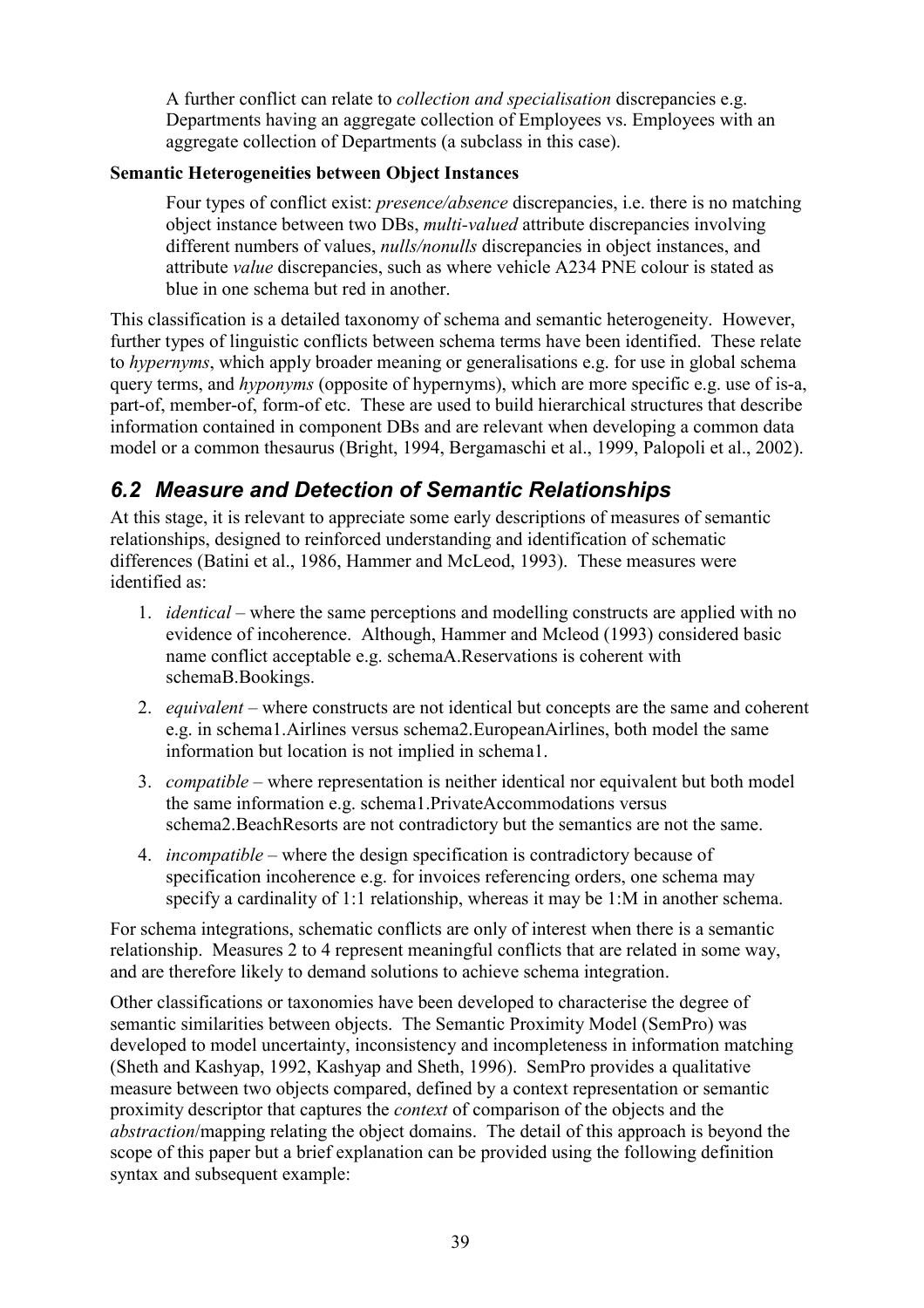semPro( $O_1$ ,  $O_2$ ) = <Context, Abstraction,  $(D_1, D_2)$ ,  $(S_1, S_2)$ >

Where  $D =$  domain of O (attribute) and  $S =$  state of O (extensions of the objects recorded at a particular time). Thus, using a simple example of two entities depicted in different schemas:

Employee<sub>1</sub>(ID#, homePhone, officePhone)  $Employee<sub>2</sub>(ID#, phone)$ 

The semantic similarity would be represented by:

SemPro(Employee<sub>1</sub>, Employee<sub>2</sub>) = <ALL,[M<sub>ID</sub>,M<sub>1</sub>],([D<sub>1,ID#</sub>, D<sub>homePhone</sub>, D<sub>officePhone</sub> ],[  $D_{2, IDH}$ ,  $D_{\text{phone}}$ ]),  $(S_1, S_2)$ >

Where M<sub>ID</sub> demonstrates that a 1:1 mapping exists between keys  $D_{1,\text{ID#}}$  and  $D_{2,\text{ID#}}$  and where  $M_1$  represents a possible total/partial mapping between ( $D_{homePhone}$   $U$   $D_{officePhone}$ ) and  $D_{phone}$ .

The SemPro approach provides a means to qualitatively measure conflicts between two objects, by defining five degrees of semantic relationship. The first is termed semantic equivalence, and applies where two objects represent the same real world entity or concept i.e. there is a total 1:1 mapping between the domains of the objects in any context e.g. entity Client versus entity Customer, or where the same vehicle model price is stated in £ but in \$ elsewhere. The second is semantic relationship and represents a weaker type of semantic similarity, where there is a partial M:1 mapping or generalisation/aggregation abstraction between the object domains e.g. given  $Object_1$  it is possible to identify Object, but not vice versa e.g. entity FootballTeam(name, ground) versus FootballPlayer(name, team).

Thirdly, *semantic relevance* occurs where two objects can be related to each other using some abstraction in the same context i.e. semantic relevance is context dependant e.g. Dept.technicians and Department.students. Fourthly, semantic resemblance is the weakest measure of semantic proximity, where the domains of two objects cannot be related to each other in any context e.g. TelecomEmp(ID#, salary) and BankEmp(ID#, salary), where a semantic resemblance could be demonstrated only in limited situations - say where the Inland Revenue were identifying tax liabilities. Finally, semantic incompatibility is where there is no context and no abstraction that relates two objects. Therefore, it asserts semantic dissimilarity.

The above approach represents the explicit identification and representation of context between autonomous databases and was proposed as a solution to allow querying of a multidatabase system. Similar work has been demonstrated using Semantic Similarity Relations (SSRs), to define the set of concepts/objects and contexts that provide the basis for a schema comparison stage of an integration process (Song et al., 1996). The relations were classified at four levels defined as: weak semantic relation (where the object pair property sets are overlapping), compatible semantic relation (where the property sets of keys overlap), equivalence semantic relation (the key property sets are identical) and mergeable semantic relation (where property sets are identical).

These relationship classifications were then applied to the various classifications of semantic heterogeneity by using an integrator tool. The tool contained a Prolog-type rule base that served for integration and inferencing, using a semantic dictionary to store words in pairs based on the rules, e.g. Synonym(Client, Customer) or subset[A,C] :- subset[B,C], subset[A,B], and a semantic taxonomy to define hierarchy relationships, such as is subset of(man, person).

Similar work, involving the Context Interchange (Goh et al., 1999, Firat, 2003), uses a mediator-based approach to analyse the semantics of individual data items, as opposed to conflicts at the schematic level. This differs from integration strategies used in FDBMSs,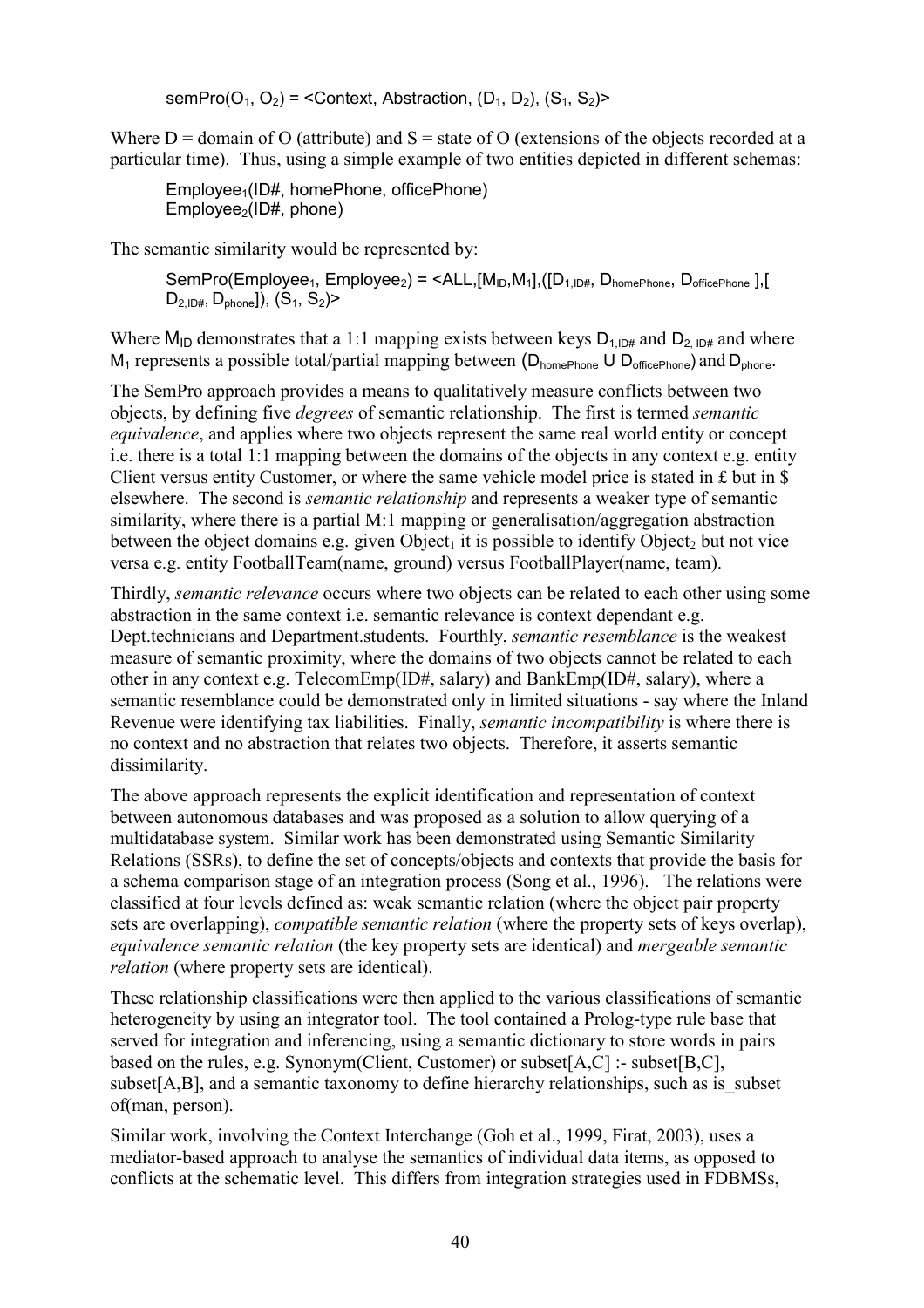which require either administrators or users to resolve conflicts in one or more shared schemas.

These conflict detection approaches form the basis for subsequent development of what have been variously termed common data models (CDM) and summary schema models (Sheth and Larson, 1990, Hammer and McLeod, 1993, Bright, 1994, Bergamaschi et al., 1999, Parent and Spaccapietra, 1998). They facilitate translation of local schema into a canonical or global schema of a FDBMS, using mappings that allow divergent local schemas to be described as a single representation.

# 7 Discussion

It is recognised that schema design is vulnerable to incompleteness and imprecision because a designer may only emphasise certain aspects of the real world problem. The previous section illustrated the range of structural and semantic conflicts that may be identified during the comparison and conformation stages of integration. Whilst integration approaches have not been the main focus of this review, schema and semantic heterogeneity conflict reconciliation applies to global schema integrations, requiring individual schemas of each database be merged, and FDBMSs that export portions of their schemas for use by the federation users. The issues apply equally to virtualised mediator/wrapper-based approaches.

However, data models address the specific needs and activities of an organisation, and the semantics, conveyed in those models, often represent an informal agreement between the developer and department users in a task specific, singular environment. Thus, schemas are not designed to be shareable or reusable, unlike ontology development, which is designed for reuse.

The integration of heterogeneous schemas primarily preserves the structure and integrity of data itself but does not aim to provide *explicit* semantics of the data. Again, ontology structures differ from data models because the fundamental principle of a computing ontology is the representation of information and generic knowledge, through an agreed logical view of the domain, achieved by a common vocabulary and definition of concepts and their relationships that can be re-used by different applications. Therefore, there is a greater formality in the way in which an ontology represents knowledge, because it is always intended to be a true representation of a domain (Guarino, 1998, Wache et al., 2001).

The Web has provided the platform for an "information space of interrelated resources" (W3C, 2004a) and the Semantic Web (Berners-Lee et al., 2001, Hendler et al., 2002) represents the next generation of the Web "to create a universal medium for the exchange of data". Access to billions of diverse information sources, by simple keyword searches, provides limited quality of precision in identifying relevant information. The scale of the integration challenge has changed, requiring the database community to widen its research to encompass all Web content and online databases; to make it easy for everyone to manage most human information online (Bernstein et al., 1998, Gray et al., 2000).

Standardisation at different layers of information systems architectures will be important and it is no coincidence that several enabling key technologies have been adopted as World Wide Web Consortium (W3C) recommendations: the Resource Description Framework (RDF) core language (W3C, 2004c), and the RDF Schema and OWL Web Ontology languages (W3C, 2004b), each co-existing through the syntax of XML.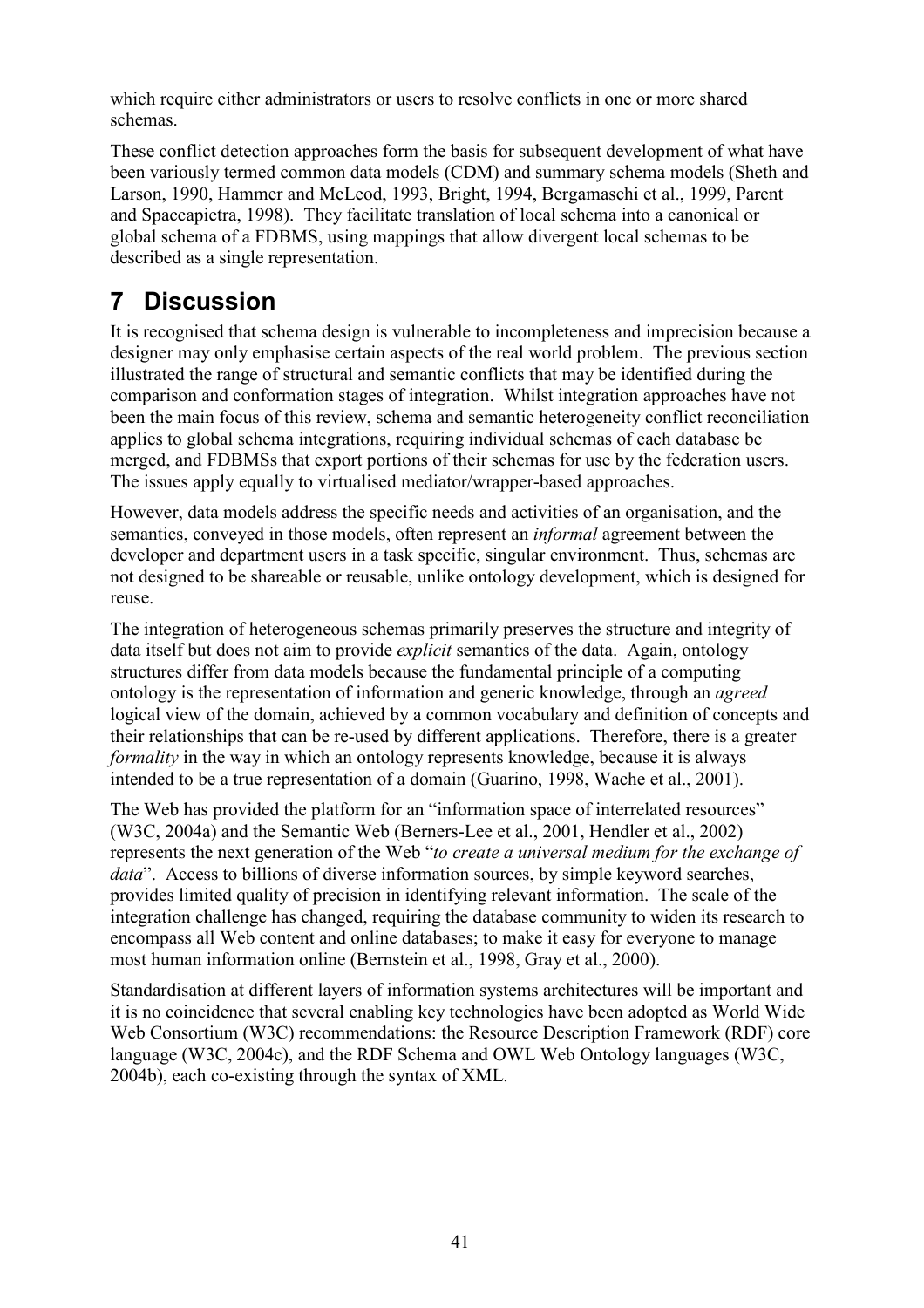# 8 Conclusions

The main objective was to provide an understanding of the causes, types and examples of structural (schema), syntactic (format) and semantic (meaning) heterogeneity, created during the data model and schema design process and, hopefully, this has been achieved.

Integration of heterogeneous databases requires identification and resolution of conflict between schema objects that present similar or equivalent concepts i.e. semantic reconciliation. The addition of an ontology layer offers the opportunity to create an overarching contextualisation that can support mappings between related schemas and assist users in domain understanding. An article in Scientific American (Berners-Lee et al., 2001) introduced the Semantic Web as:

"An extension of the current Web in which information is given well-defined meaning, better enabling computers and people to work in co-operation".

The exploitation of ontology structures, to provide a solution for online data integration has significant potential. The combination of mediator/wrapper systems, ontologies, and Semantic Web technologies suggest a way forward and will form the main theme of future research.

#### References

BATINI, C., LENZERINI, M. & NAVATHE, S. B. (1986) A Comparative Analysis of Methodologies for Database Schema Integration. ACM Computing Surveys, 18(4), pp. 323-364.

BERGAMASCHI, S., CASTANO, S. & VINCINI, M. (1999) Semantic Integration of Semistructured and Structured Data Sources. ACM SIGMOD Record - Special Issue on Semantic Interoperability in Global Information, 28(1), pp. 54-59.

BERNERS-LEE, T., HENDLER, J. & LASSILA, O. (2001) The Semantic Web. Scientific American.

BERNSTEIN, P., BRODIE, M., CERI, S., DEWITT, FRANKLIN, M., GARCIA-MOLINA, H., GRAY, J., HELD, J., HELLERSTEIN, J., JAGADISH, H. V., LESK, M., MAIER, D., NAUGHTON, J., PIRAHESH, H., STONEBRAKER, M. & ULLMAN, J. (1998) The Asilomar Report on Database Research. ACM SIGMOD Record, 27(4), pp. 74-80.

BERTINO, E., CATANIA, B. & ZARRI, G. P. (2001) The latest developments - Ch. 4. Intelligent Database Systems. 1st ed. Harlow, UK, Addison-Wesley Professional, pp. 369-403.

BRIGHT, M. W. (1994) Automated Resolution of Semantic Heterogeneity in Multidatabases. ACM Transactions on Database Systems (TODS), 19(2), pp. 212-253.

BRODIE, M. L. (2003) Enterprise Level Integration - It's Not About Technology [online]. Verizon Information Technology. Available from: http://www.plmdc.engin.umich.edu/BrodieIntegration.pdf. [Accessed 29 December 2004].

BUKHRES, O., ELMAGARMID, A., GHERFAL, F. F., LIU, X., BARKER, K. & SCHALLER, T. (1996) The Integration of Database Systems. In BUKHRES, O. & ELMAGARMID, A. (eds.) Object-Oriented Multidatabase Systems. Prentice-Hall, Englewood Cliffs, NJ, pp. 37-56.

CHEN, P. P. S. (1976) The entity-relationship model—toward a unified view of data. ACM Transactions on Database Systems (TODS), 1(1), pp. 9-36.

COLOMB, R. M. (1997) Impact of Semantic Heterogeneity on Federating Databases. The Computer Journal, 40(5), pp. 235-244.

DE BRUIJN, J. (2003) Using Ontologies - Enabling Knowledge Sharing and Reuse on the Semantic Web [online]. Innsbruck, Austria, DERI – Digital Enterprise Research Institute. Available from: http://www.deri.ie/publications/techpapers/documents/DERI-TR-2003-10-29.pdf. [Accessed 15 February 2005].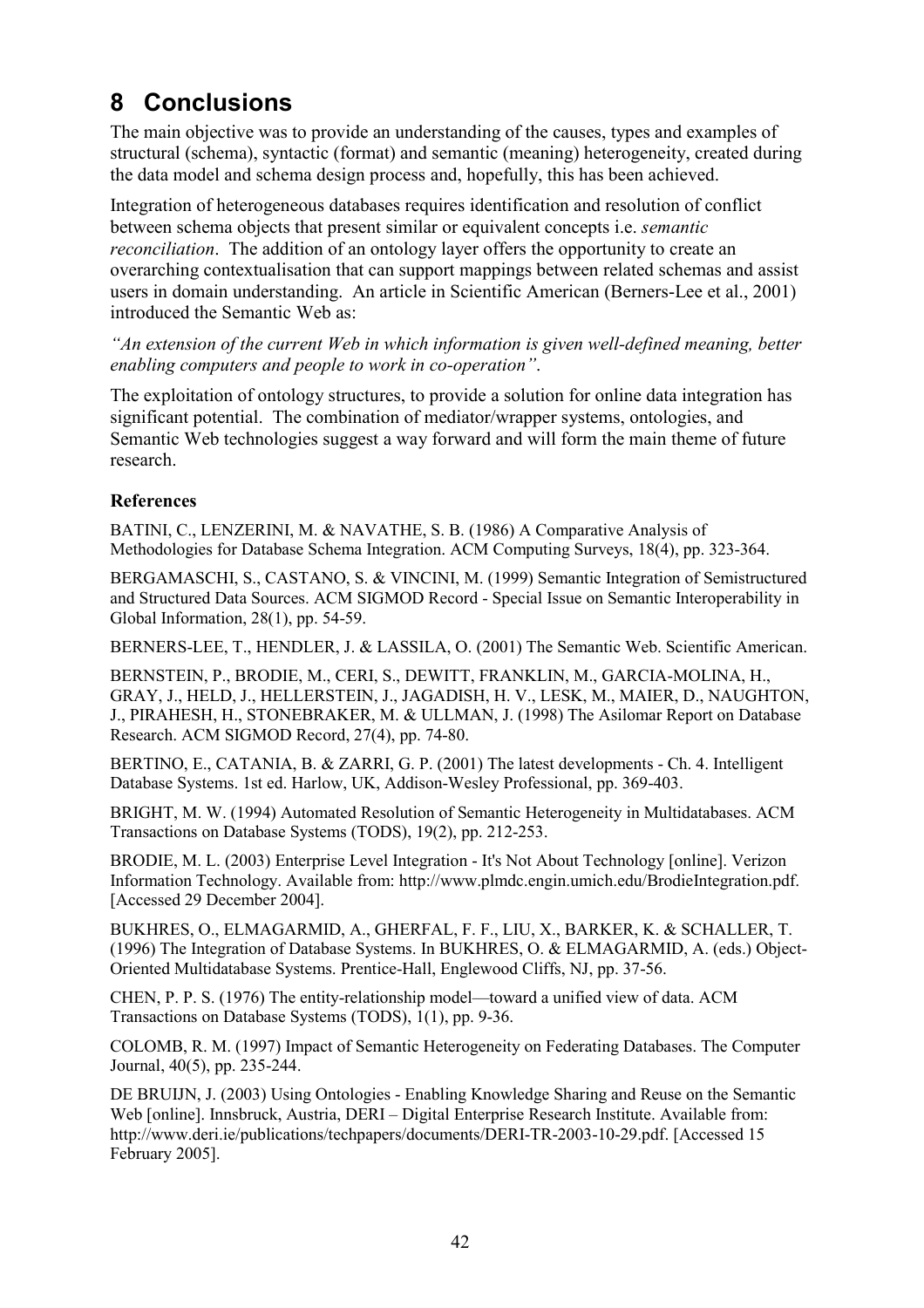DREW, P., KING, R., MCLEOD, D., RUSINKIEWICZ, M. & SILBERSCHATZ, A. (1993) Report of the Workshop on Semantic Heterogeneity and Interoperation in Multidatabase Systems. ACM SIGMOD Record, 22(3), pp. 47-56.

ELMASRI, R. & NAVATHE, S. B. (2000) Fundamentals of Database Systems. 3rd ed., Boston, MA: Addison-Wesley Longman, Inc.

FANG, D., HAMMER, J. & MCLEOD, D. (1994) The Identification and Resolution of Semantic Heterogeneity in Multidatabase Systems [online]. Available from: http://citeseer.ist.psu.edu/fang94identification.html. [Accessed 23 November 2004].

FENSEL, D. (2001) Ontologies and Electronic Commerce. IEEE Intelligent Systems, 16(1), pp. 8-14.

FIRAT, A. (2003) Information Integration Using Contextual Knowledge and Ontology Merging. Sloan School of Management - Information Technology Management. Cambridge, MA., Massachusetts Institute of Technology.

GARCIA-MOLINA, H., PAPAKONSTANTINOU, Y., QUASS, D., RAJARAMAN, A., SAGIV, Y., ULLMAN, J. D., VASSALOS, V. & WIDOM, J. (1997) The TSIMMIS approach to mediation: data models and languages. Journal of Intelligent Information Systems, 8(2), pp. 117-132.

GARCIA-SOLACO, M., SALTOR, F. & CASTELLANOS, M. (1996) Semantic heterogeneity in multidatabase systems. In BUKHRES, O. & ELMAGARMID, A. (eds.) Object-Oriented Multidatabase Systems. Prentice-Hall, Englewood Cliffs, NJ, pp. 129-202.

GOH, C. H., BRESSAN, S., MADNICK, S. & SIEGEL, M. (1999) Context Interchange: New Features and Formalisms for the Intelligent Integration of Information. ACM Transactions on Information Systems, 17(3), pp. 270–293.

GRAY, P., ATKINSON, M., GOBLE, C., KAY, M., KERRIDGE, J., MOODY, K. & KING, P. (2000) CPHC Workshop on Research Directions for RAE Themes [online]. Manchester, UK. Available from: http://www.csd.abdn.ac.uk/~pgray/man.html. [Accessed 3 October 2004].

GRUBER, T. R. (1993) A Translation Approach to Portable Ontology Specifications. Knowledge Acquisition, 5(2), pp. 199-220.

GUARINO, N. (1998) Formal Ontology and Information Systems. In: Proceedings of 1st International Conference on Formal Ontologies in Information Systems (FOIS'98). Trento, Italy, 6-8 June 1998. IOS Press, pp. 3-15.

HAMMER, J. & MCLEOD, D. (1993) An Approach to Resolving Semantic Heterogeneity in a Federation of Autonomous, Heterogeneous Database Systems. International Journal of Intelligent & Cooperative Information Systems, 2(1), pp. 51-83.

HENDLER, J., BERNERS-LEE, T. & MILLER, E. (2002) Integrating Applications on the Semantic Web. Journal of the Institute of Electrical Engineers of Japan, 122(10), pp. 676-680.

HILL, J. (2004) The Future of Data Integration Technologies [online]. Stamford, CT, META Group Inc. Available from: http://www.dmreview.com/whitepaper/WID1006581.pdf. [Accessed 8 January 2005].

HOWE, D. R. (2003) Data Analysis for Database Design. 3rd ed., Burlington, MA: Butterworth-Heinemann.

KASHYAP, V. & SHETH, A. (1996) Semantic and schematic similarities between database objects: a context-based approach. The VLDB Journal, 5(4), pp. 276-304.

KIM, W. (1991) Object-oriented database systems: strengths and weaknesses. Journal of Object-Oriented Programming, 1(4), pp. 21-29.

KIM, W., CHOI, I., GALA, S. & SCHEEVEL, M. (1993) On Resolving Schematic Heterogeneity in Multidatabase Systems. Distributed and Parallel Databases, 1(3), pp. 251-279.

LAMB, R. & DAVIDSON, E. (2000) The New Computing Archipelago: Intranet Islands of Practice. In: Proceedings of IFIP Working Group 8.2 Conference - The Social and Organizational Perspective on Research and Practice in Information Technology. Aalborg, Denmark, 10-12 June 2000. Kluwer Academic Publishers, pp. 255-274.